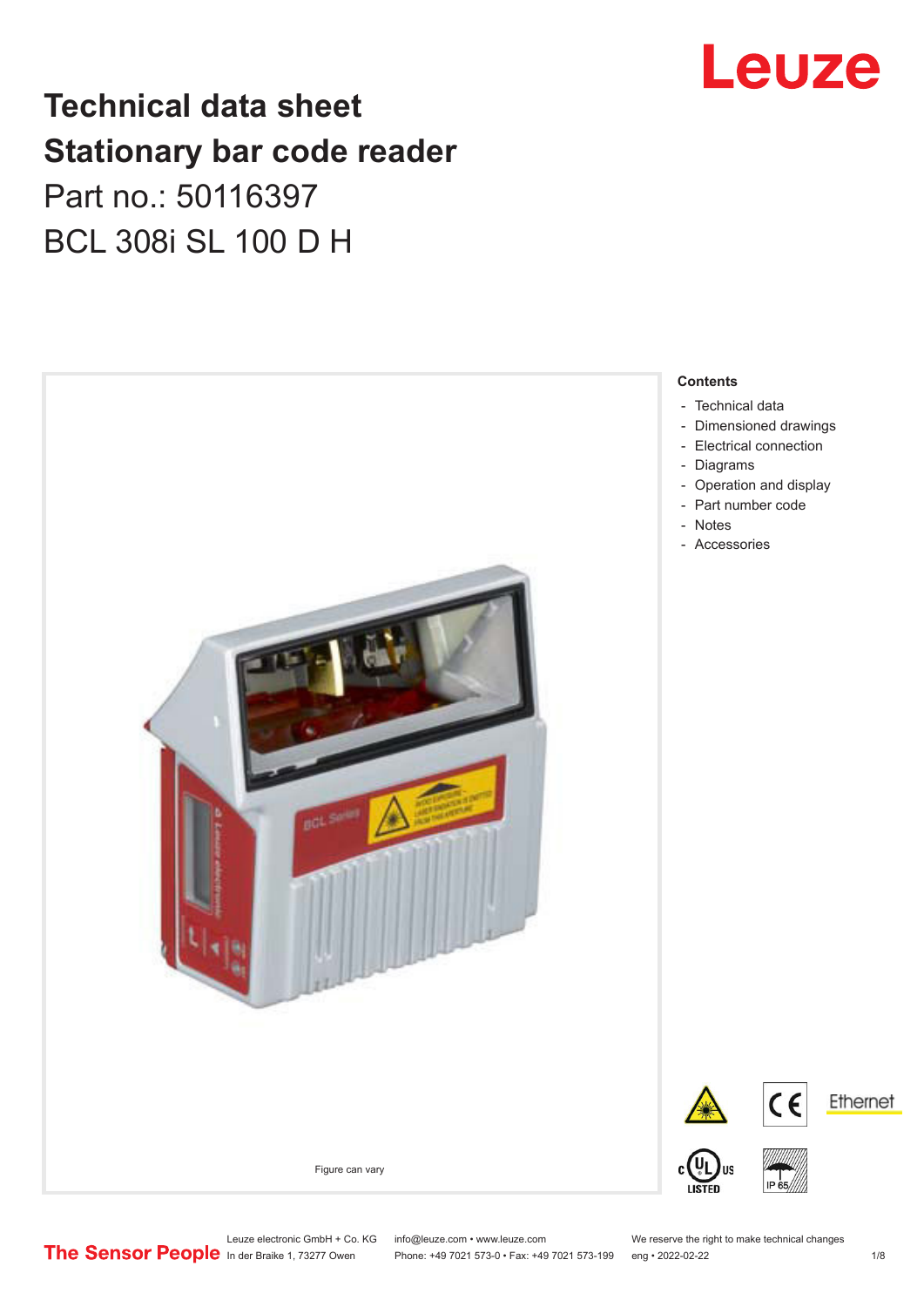# <span id="page-1-0"></span>**Technical data**

# Leuze

| <b>Basic data</b>                |                           |  |  |
|----------------------------------|---------------------------|--|--|
| <b>Series</b>                    | <b>BCL 300i</b>           |  |  |
| <b>Special version</b>           |                           |  |  |
| <b>Special version</b>           | Heating                   |  |  |
| <b>Functions</b>                 |                           |  |  |
| <b>Functions</b>                 | Alignment mode            |  |  |
|                                  | AutoConfig                |  |  |
|                                  | AutoControl               |  |  |
|                                  | AutoReflAct               |  |  |
|                                  | Code fragment technology  |  |  |
|                                  | Heating                   |  |  |
|                                  | <b>LED</b> indicator      |  |  |
|                                  | Reference code comparison |  |  |
| <b>Characteristic parameters</b> |                           |  |  |

| <b>MTTF</b>                                | 110 years                          |
|--------------------------------------------|------------------------------------|
| <b>Read data</b>                           |                                    |
| Code types, readable                       | 2/5 Interleaved                    |
|                                            | Codabar                            |
|                                            | Code 128                           |
|                                            | Code 39                            |
|                                            | Code 93                            |
|                                            | <b>EAN 8/13</b>                    |
|                                            | GS1 Databar Expanded               |
|                                            | <b>GS1 Databar Limited</b>         |
|                                            | <b>GS1 Databar Omnidirectional</b> |
|                                            | <b>UPC</b>                         |
| Scanning rate, typical                     | $1,000$ scans/s                    |
| Bar codes per reading gate, max.<br>number | 64 Piece(s)                        |

#### **Optical data**

| <b>Reading distance</b>                         | 70  670 mm                                                       |  |
|-------------------------------------------------|------------------------------------------------------------------|--|
| <b>Light source</b>                             | Laser, Red                                                       |  |
| Wavelength                                      | 655 nm                                                           |  |
| Laser class                                     | 1, IEC/EN 60825-1:2014                                           |  |
| <b>Transmitted-signal shape</b>                 | Continuous                                                       |  |
| Usable opening angle (reading field<br>opening) | 60°                                                              |  |
| Modulus size                                    | $0.35008$ mm                                                     |  |
| <b>Reading method</b>                           | Line scanner with deflecting mirror                              |  |
| <b>Beam deflection</b>                          | By means of rotating polygon mirror<br>wheel + deflecting mirror |  |
| Light beam exit                                 | Lateral with deflecting mirror                                   |  |
| <b>Electrical data</b>                          |                                                                  |  |
| Protective circuit                              | Polarity reversal protection                                     |  |
| Performance data                                |                                                                  |  |
| Supply voltage $U_{B}$                          | 18  30 V, DC                                                     |  |
| Power consumption, max.                         | 27 W                                                             |  |

| Inputs/outputs selectable                      |       |  |
|------------------------------------------------|-------|--|
| Output current, max.                           | 60 mA |  |
| Number of inputs/outputs selectable 2 Piece(s) |       |  |
| Input current, max.                            | 8 mA  |  |

|    | <b>Ethernet</b>              |                            |
|----|------------------------------|----------------------------|
|    | <b>Architecture</b>          | Client                     |
|    |                              | Server                     |
|    | <b>Address assignment</b>    | <b>DHCP</b>                |
|    |                              | Manual address assignment  |
|    | <b>Transmission speed</b>    | 10 Mbit/s                  |
|    |                              | 100 Mbit/s                 |
|    | <b>Function</b>              | Process                    |
|    | <b>Switch functionality</b>  | Integrated                 |
|    | <b>Transmission protocol</b> | TCP/IP, UDP                |
|    |                              |                            |
| วท | <b>Service interface</b>     |                            |
|    | <b>Type</b>                  | <b>USB 2.0</b>             |
|    |                              |                            |
|    | <b>USB</b>                   |                            |
|    | <b>Function</b>              | Configuration via software |
|    |                              | Service                    |
|    | <b>Connection</b>            |                            |
|    |                              |                            |
|    | <b>Number of connections</b> | 1 Piece(s)                 |
|    |                              |                            |
|    | <b>Connection 1</b>          |                            |
|    | <b>Function</b>              | <b>BUS IN</b>              |
|    |                              | <b>BUS OUT</b>             |
|    |                              | Connection to device       |
|    |                              | Data interface             |

**Type** Ethernet

**Interface**

### BUS OUT ion to device erface PWR / SW IN / OUT Service interface **Type of connection** connection unit when commissioning the device. **No. of pins** 32 -pin **Type** Male **Mechanical data Design Cubic**

| Dimension (W x H x L)    | 103 mm x 44 mm x 96 mm       |
|--------------------------|------------------------------|
| <b>Housing material</b>  | Metal                        |
| <b>Metal housing</b>     | Diecast aluminum             |
| Lens cover material      | Glass                        |
| Net weight               | 370 g                        |
| <b>Housing color</b>     | Red                          |
|                          | Silver                       |
| <b>Type of fastening</b> | Dovetail grooves             |
|                          | Fastening on back            |
|                          | Via optional mounting device |

### **Operation and display**

| Type of display              | I FD                                              |
|------------------------------|---------------------------------------------------|
|                              | Monochromatic graphic display, 128 x 32<br>pixels |
| <b>Number of LEDs</b>        | 2 Piece(s)                                        |
| <b>Type of configuration</b> | Via web browser                                   |

Leuze electronic GmbH + Co. KG info@leuze.com • www.leuze.com We reserve the right to make technical changes<br>
The Sensor People in der Braike 1, 73277 Owen Phone: +49 7021 573-0 • Fax: +49 7021 573-199 eng • 2022-02-22 Phone: +49 7021 573-0 • Fax: +49 7021 573-199 eng • 2022-02-22 2 2/8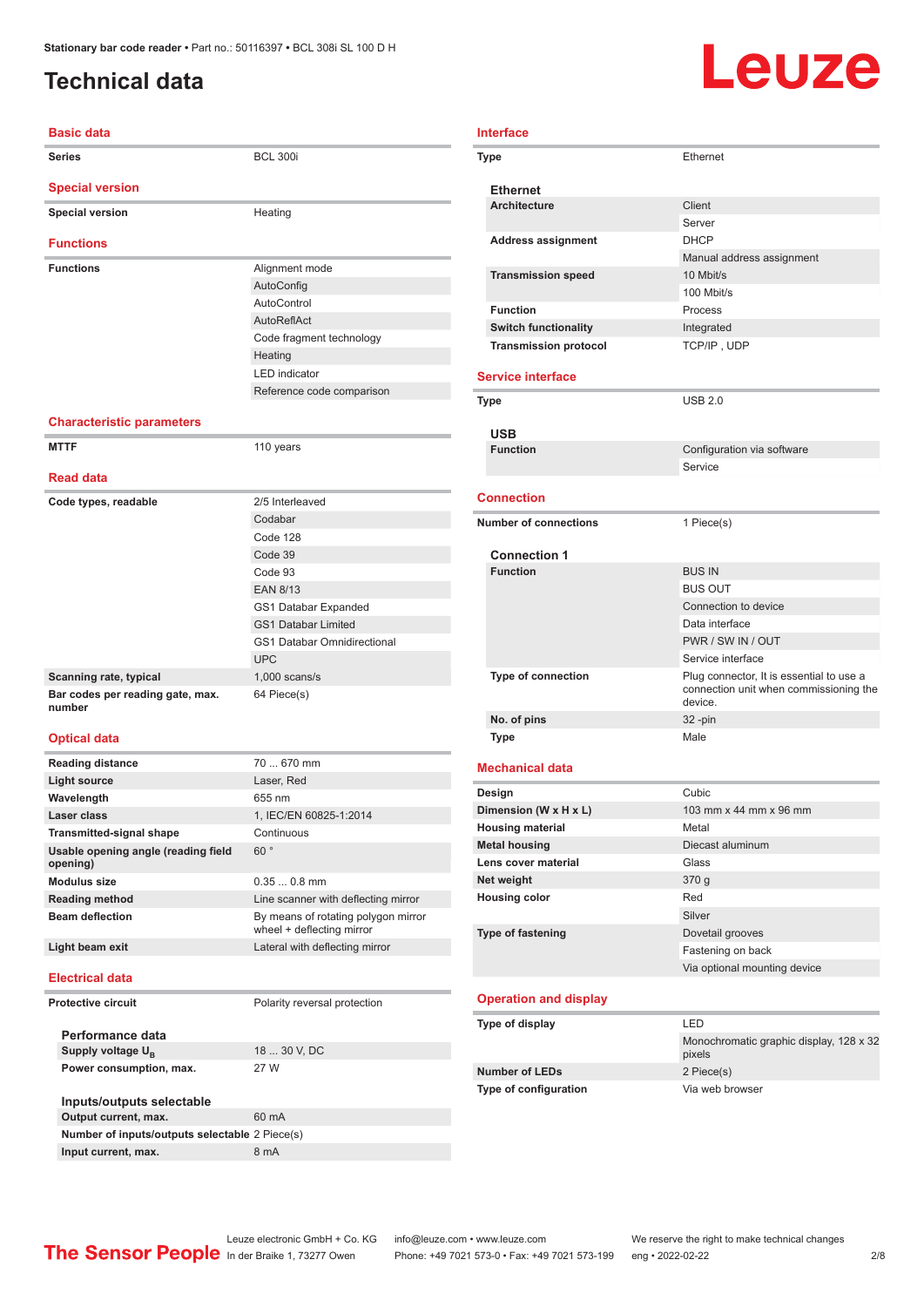# <span id="page-2-0"></span>**Technical data**

# Leuze

#### **Environmental data**

| Ambient temperature, operation     | $-3540 °C$  |
|------------------------------------|-------------|
| Ambient temperature, storage       | $-20$ 70 °C |
| Relative humidity (non-condensing) | $090\%$     |

#### **Certifications**

| Degree of protection                                               | IP 65                    |
|--------------------------------------------------------------------|--------------------------|
| <b>Protection class</b>                                            | $\mathbf{III}$           |
| <b>Certifications</b>                                              | c UL US                  |
| Test procedure for EMC in accordance EN 55022<br>with standard     |                          |
|                                                                    | EN 61000-4-2, -3, -4, -6 |
| Test procedure for shock in<br>accordance with standard            | IEC 60068-2-27, test Ea  |
| Test procedure for continuous shock<br>in accordance with standard | IEC 60068-2-29, test Eb  |
| Test procedure for vibration in<br>accordance with standard        | IEC 60068-2-6, test Fc   |

### **Classification**

| <b>Customs tariff number</b> | 84719000 |
|------------------------------|----------|
| <b>ECLASS 5.1.4</b>          | 27280102 |
| <b>ECLASS 8.0</b>            | 27280102 |
| <b>ECLASS 9.0</b>            | 27280102 |
| ECLASS 10.0                  | 27280102 |
| <b>ECLASS 11.0</b>           | 27280102 |
| ECLASS 12.0                  | 27280102 |
| <b>ETIM 5.0</b>              | EC002550 |
| <b>ETIM 6.0</b>              | EC002550 |
| <b>ETIM 7.0</b>              | EC002550 |
|                              |          |

# **Dimensioned drawings**

All dimensions in millimeters





 $\overline{8}$ 

- B Deflection angle of the laser beam: ± 30 °
- C M4 thread (5 deep)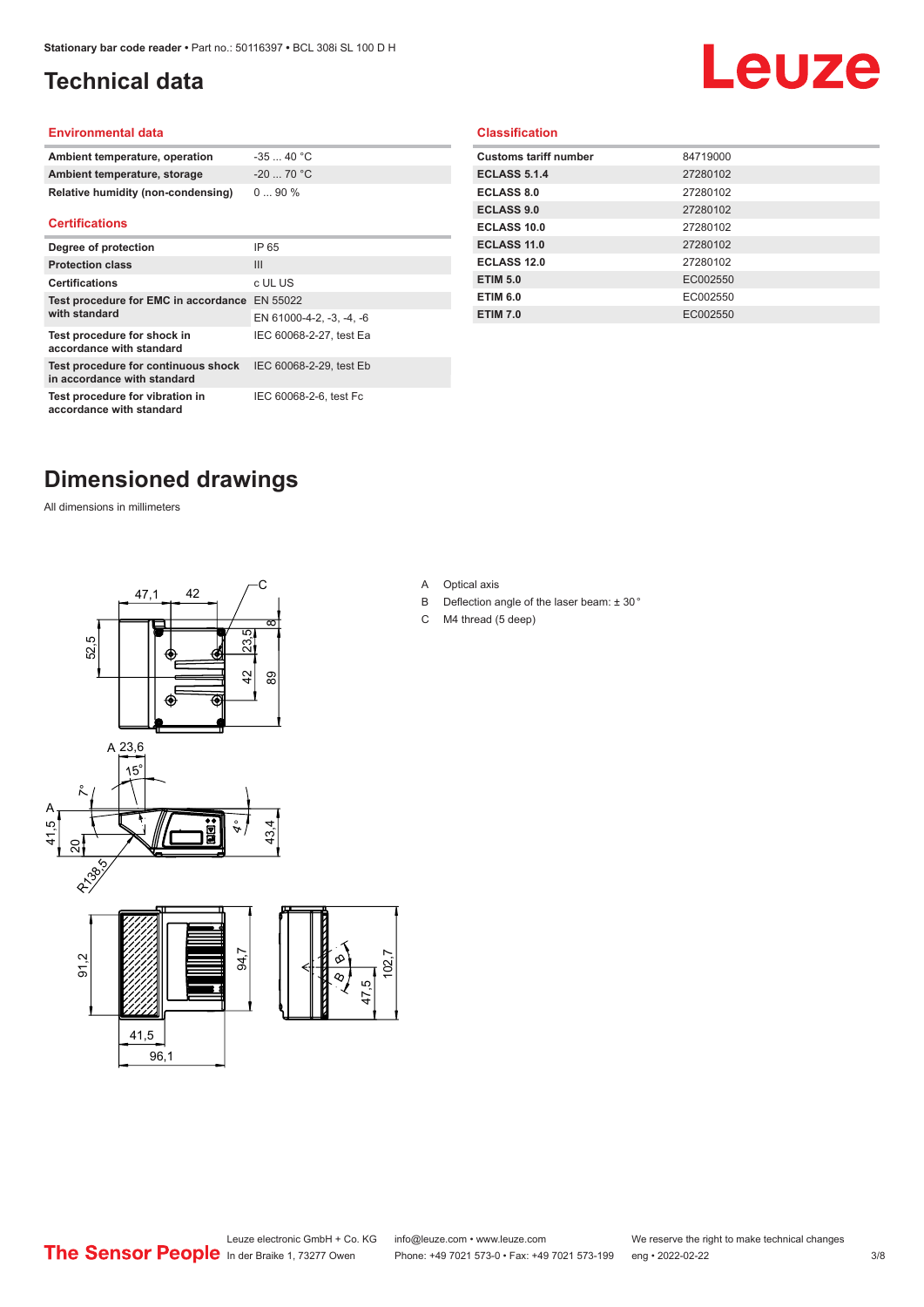## <span id="page-3-0"></span>**Electrical connection**

# Leuze

### **Connection 1**

| <b>Function</b>    | <b>BUS IN</b>                                                              |
|--------------------|----------------------------------------------------------------------------|
|                    | <b>BUS OUT</b>                                                             |
|                    | Connection to device                                                       |
|                    | Data interface                                                             |
|                    | PWR / SW IN / OUT                                                          |
|                    | Service interface                                                          |
| Type of connection | Plug connector                                                             |
| Type of connection | It is essential to use a connection unit when<br>commissioning the device. |
| No. of pins        | $32 - pin$                                                                 |
| <b>Type</b>        | Male                                                                       |

## **Diagrams**

### Reading field curve



x Reading field distance [mm]

y Reading field width [mm]

# **Operation and display**

| <b>LED</b> |            | <b>Display</b>                        | <b>Meaning</b>                  |
|------------|------------|---------------------------------------|---------------------------------|
|            | <b>PWR</b> | Green, flashing                       | Device ok, initialization phase |
|            |            | Green, continuous light               | Device OK                       |
|            |            | Green, briefly off - on               | Reading successful              |
|            |            | green, briefly off - briefly red - on | Reading not successful          |
|            |            | Orange, continuous light              | Service mode                    |
|            |            | Red, flashing                         | Device OK, warning set          |
|            |            |                                       |                                 |

|                                                      | Leuze electronic GmbH + Co. KG info@leuze.com • www.leuze.com  | We reserve the right to make technical changes |     |
|------------------------------------------------------|----------------------------------------------------------------|------------------------------------------------|-----|
| <b>The Sensor People</b> In der Braike 1, 73277 Owen | Phone: +49 7021 573-0 • Fax: +49 7021 573-199 eng • 2022-02-22 |                                                | 4/8 |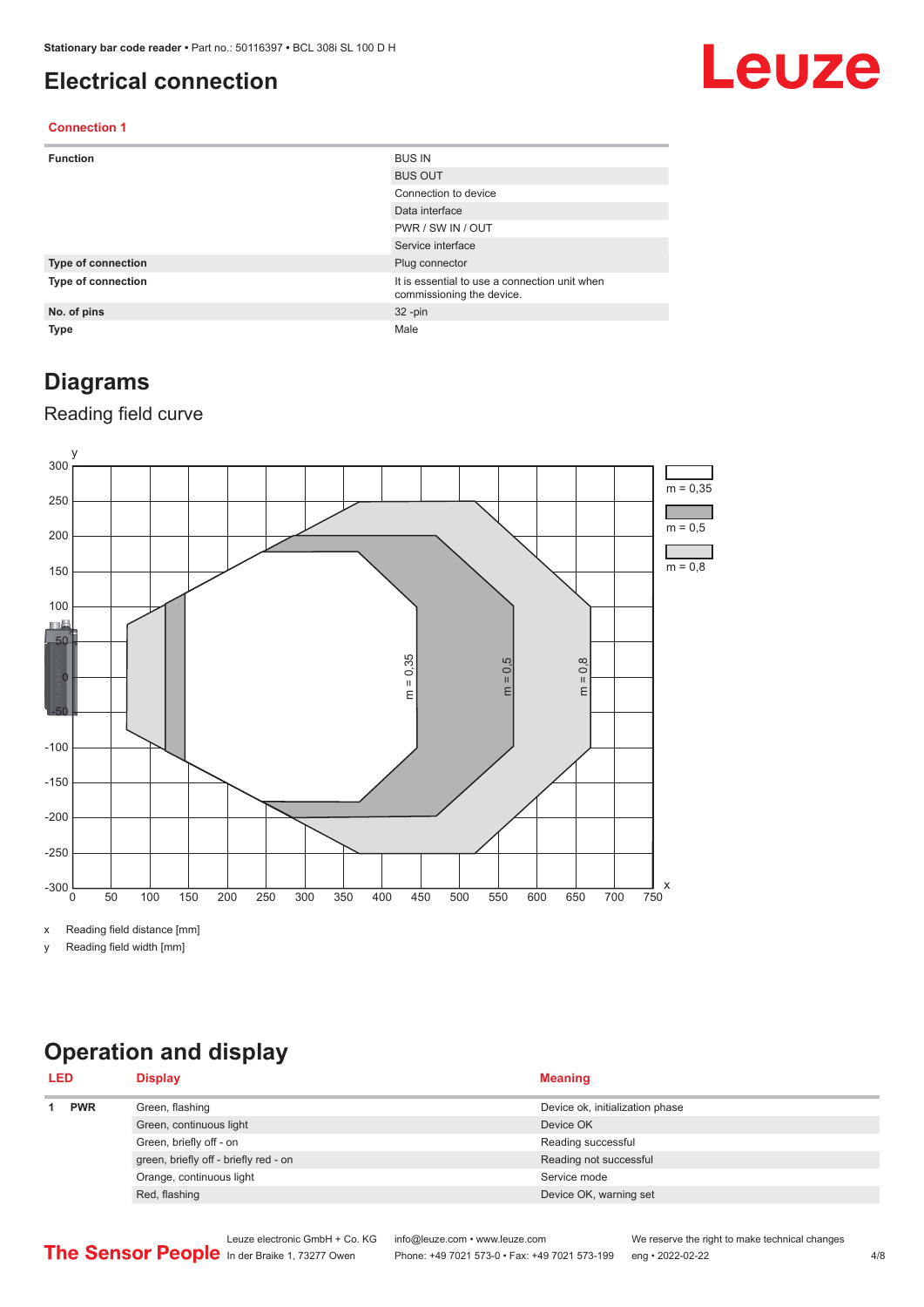# **Operation and display**

<span id="page-4-0"></span>

|       |                         | $\mu$ alionaly bar coue reader • Farthol. 50 Ho397 • BUL 3001 SL TOU D H<br><b>Operation and display</b> | Leuze               |  |  |
|-------|-------------------------|----------------------------------------------------------------------------------------------------------|---------------------|--|--|
| LED   |                         | <b>Display</b>                                                                                           | <b>Meaning</b>      |  |  |
|       | <b>PWR</b>              | Red, continuous light                                                                                    | Error, device error |  |  |
| 2 BUS |                         | Green, flashing                                                                                          | Initialization      |  |  |
|       | Green, continuous light | Bus operation ok                                                                                         |                     |  |  |
|       | Red, flashing           | Communication error                                                                                      |                     |  |  |
|       | Red, continuous light   | Bus error                                                                                                |                     |  |  |

## **Part number code**

Part designation: **BCL XXXX YYZ AAA BB CCCC**

| <b>BCL</b>  | <b>Operating principle</b><br>BCL: bar code reader                                                                                                                                                                                       |
|-------------|------------------------------------------------------------------------------------------------------------------------------------------------------------------------------------------------------------------------------------------|
| <b>XXXX</b> | Series/interface (integrated fieldbus technology)<br>300i: RS 232 / RS 422 (stand-alone)<br>301i: RS 485 (multiNet slave)<br>304i: PROFIBUS DP<br>308i: EtherNet TCP/IP, UDP<br>338i: EtherCAT<br>348i: PROFINET RT<br>358i: EtherNet/IP |
| YY          | <b>Scanning principle</b><br>S: line scanner (single line)<br>R1: line scanner (raster)<br>O: oscillating-mirror scanner (oscillating mirror)                                                                                            |
| z           | <b>Optics</b><br>N: High Density (close)<br>M: Medium Density (medium distance)<br>F: Low Density (remote)<br>L: Long Range (very large distances)<br>J: ink-jet (depending on the application)                                          |
| <b>AAA</b>  | <b>Beam exit</b><br>100: lateral<br>102: front                                                                                                                                                                                           |
| <b>BB</b>   | <b>Special equipment</b><br>D: With display<br>H: With heating<br>DH: optionally with display and heating<br>P: plastic exit window                                                                                                      |
| CCCC        | <b>Functions</b><br>F007: optimized process data structure                                                                                                                                                                               |
| <b>Note</b> |                                                                                                                                                                                                                                          |
|             | $\&$ A list with all available device types can be found on the Leuze website at www.leuze.com.                                                                                                                                          |

### **Notes**

| Observe intended use!                                                                                                                                                                                                         |
|-------------------------------------------------------------------------------------------------------------------------------------------------------------------------------------------------------------------------------|
| $\%$ This product is not a safety sensor and is not intended as personnel protection.<br>$\%$ The product may only be put into operation by competent persons.<br>§ Only use the product in accordance with its intended use. |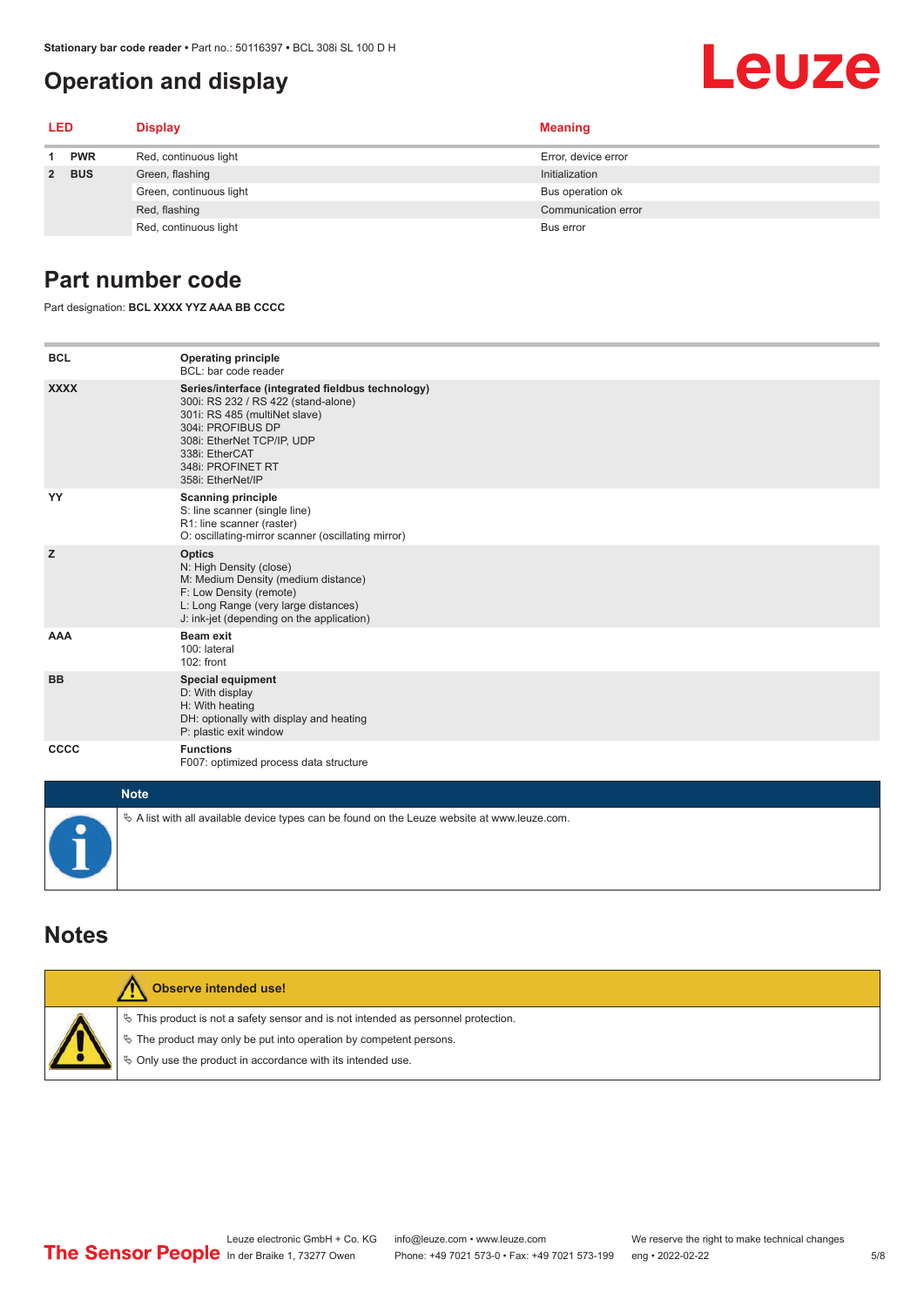## <span id="page-5-0"></span>**Notes**

|   | <b>ATTENTION! LASER RADIATION - CLASS 1 LASER PRODUCT</b>                                                                                                                                                                                                                                                                                                                                                                                                                                                                                                   |
|---|-------------------------------------------------------------------------------------------------------------------------------------------------------------------------------------------------------------------------------------------------------------------------------------------------------------------------------------------------------------------------------------------------------------------------------------------------------------------------------------------------------------------------------------------------------------|
| 纂 | The device satisfies the requirements of IEC/EN 60825-1:2014 safety requlations for a product of laser class 1 and complies with 21 CFR 1040.10 except<br>for conformance with IEC 60825-1 Ed. 3., as described in Laser Notice No. 56, dated May 8, 2019.<br>$\&$ Observe the applicable statutory and local laser protection regulations.<br>$\%$ The device must not be tampered with and must not be changed in any way.<br>There are no user-serviceable parts inside the device.<br>Repairs must only be performed by Leuze electronic GmbH + Co. KG. |

# **Accessories**

# Connection technology - Connection cables

|      | Part no. | <b>Designation</b>      | <b>Article</b>   | <b>Description</b>                                                                                                                                                                            |
|------|----------|-------------------------|------------------|-----------------------------------------------------------------------------------------------------------------------------------------------------------------------------------------------|
| \ll. | 50132079 | KD U-M12-5A-V1-<br>050  | Connection cable | Connection 1: Connector, M12, Axial, Female, A-coded, 5-pin<br>Connection 2: Open end<br>Shielded: No<br>Cable length: 5,000 mm<br>Sheathing material: PVC                                    |
|      | 50135074 | KS ET-M12-4A-P7-<br>050 | Connection cable | Suitable for interface: Ethernet<br>Connection 1: Connector, M12, Axial, Male, D-coded, 4-pin<br>Connection 2: Open end<br>Shielded: Yes<br>Cable length: 5,000 mm<br>Sheathing material: PUR |

# Connection technology - Interconnection cables

|   |           | Part no. | <b>Designation</b>                     | <b>Article</b>        | <b>Description</b>                                                                                                                                                                                                               |
|---|-----------|----------|----------------------------------------|-----------------------|----------------------------------------------------------------------------------------------------------------------------------------------------------------------------------------------------------------------------------|
| 肩 | $\Box$    | 50117011 | <b>KB USB A - USB</b><br>miniB         | Service line          | Suitable for interface: USB<br>Connection 1: USB<br>Connection 2: USB<br>Shielded: Yes<br>Cable length: 1,500 mm<br>Sheathing material: PVC                                                                                      |
|   |           | 50137078 | <b>KSS ET-M12-4A-</b><br>M12-4A-P7-050 | Interconnection cable | Suitable for interface: Ethernet<br>Connection 1: Connector, M12, Axial, Male, D-coded, 4-pin<br>Connection 2: Connector, M12, Axial, Male, D-coded, 4-pin<br>Shielded: Yes<br>Cable length: 5,000 mm<br>Sheathing material: PUR |
|   | t<br>Sepa | 50135081 | KSS ET-M12-4A-<br>RJ45-A-P7-050        | Interconnection cable | Suitable for interface: Ethernet<br>Connection 1: Connector, M12, Axial, Male, D-coded, 4-pin<br>Connection 2: RJ45<br>Shielded: Yes<br>Cable length: 5,000 mm<br>Sheathing material: PUR                                        |

Leuze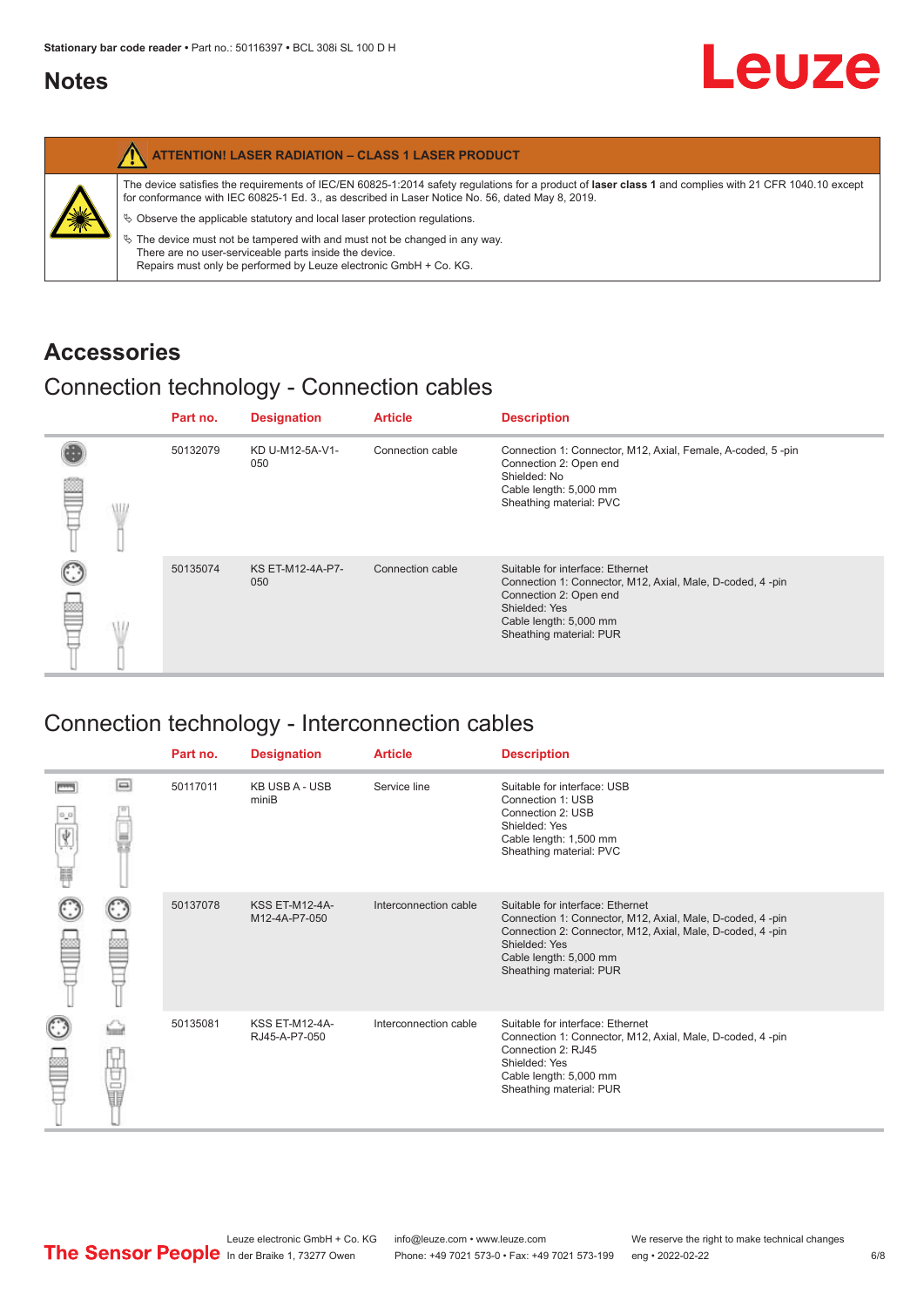# Leuze

## **Accessories**

# Connection technology - Connection boxes

| Part no.   | <b>Designation</b> | <b>Article</b>  | <b>Description</b>                                                                                                                               |
|------------|--------------------|-----------------|--------------------------------------------------------------------------------------------------------------------------------------------------|
| 50131255 * | ME 308 103         | Connection unit | Suitable for: BCL 308i<br>Suitable for interface: Ethernet<br>Number of connections: 4 Piece(s)<br>Connection: Cable with connector, M12, 900 mm |
| 50131254 * | ME 308 104         | Connection unit | Suitable for: BCL 308i<br>Suitable for interface: Ethernet<br>Number of connections: 5 Piece(s)<br>Connection: Cable with connector, M12, 900 mm |
| 50116466 * | <b>MK 308</b>      | Connection unit | Suitable for: BCL 308i<br>Suitable for interface: Ethernet<br>Number of connections: 4 Piece(s)<br>Connection: Terminal                          |
| 50114823 * | <b>MS 308</b>      | Connection unit | Suitable for: BCL 308i<br>Suitable for interface: Ethernet<br>Number of connections: 4 Piece(s)<br>Connection: Connector, M12                    |

\* Necessary accessories, please order separately

# Mounting technology - Mounting brackets

|        | Part no. | <b>Designation</b> | <b>Article</b>  | <b>Description</b>                                                                                                                                                                            |
|--------|----------|--------------------|-----------------|-----------------------------------------------------------------------------------------------------------------------------------------------------------------------------------------------|
| $\sim$ | 50121433 | BT 300 W           | Mounting device | Design of mounting device: Angle, L-shape<br>Fastening, at system: Through-hole mounting<br>Mounting bracket, at device: Screw type<br>Type of mounting device: Adjustable<br>Material: Metal |

# Mounting technology - Rod mounts

| Part no. | <b>Designation</b> | <b>Article</b>  | <b>Description</b>                                                                                                                                                                                                                                                |
|----------|--------------------|-----------------|-------------------------------------------------------------------------------------------------------------------------------------------------------------------------------------------------------------------------------------------------------------------|
| 50121435 | $BT 56 - 1$        | Mounting device | Functions: Static applications<br>Design of mounting device: Mounting system<br>Fastening, at system: For 12 mm rod, For 14 mm rod, For 16 mm rod<br>Mounting bracket, at device: Clampable<br>Material: Metal<br>Tightening torque of the clamping jaws: $8 N·m$ |

# Mounting technology - Other

| Part no. | <b>Designation</b> | <b>Article</b>  | <b>Description</b>                                                                                                                                 |
|----------|--------------------|-----------------|----------------------------------------------------------------------------------------------------------------------------------------------------|
| 50124941 | <b>BTU 0300M-W</b> | Mounting device | Fastening, at system: Through-hole mounting<br>Mounting bracket, at device: Clampable, Groove mounting, Suited for M4<br>screws<br>Material: Metal |